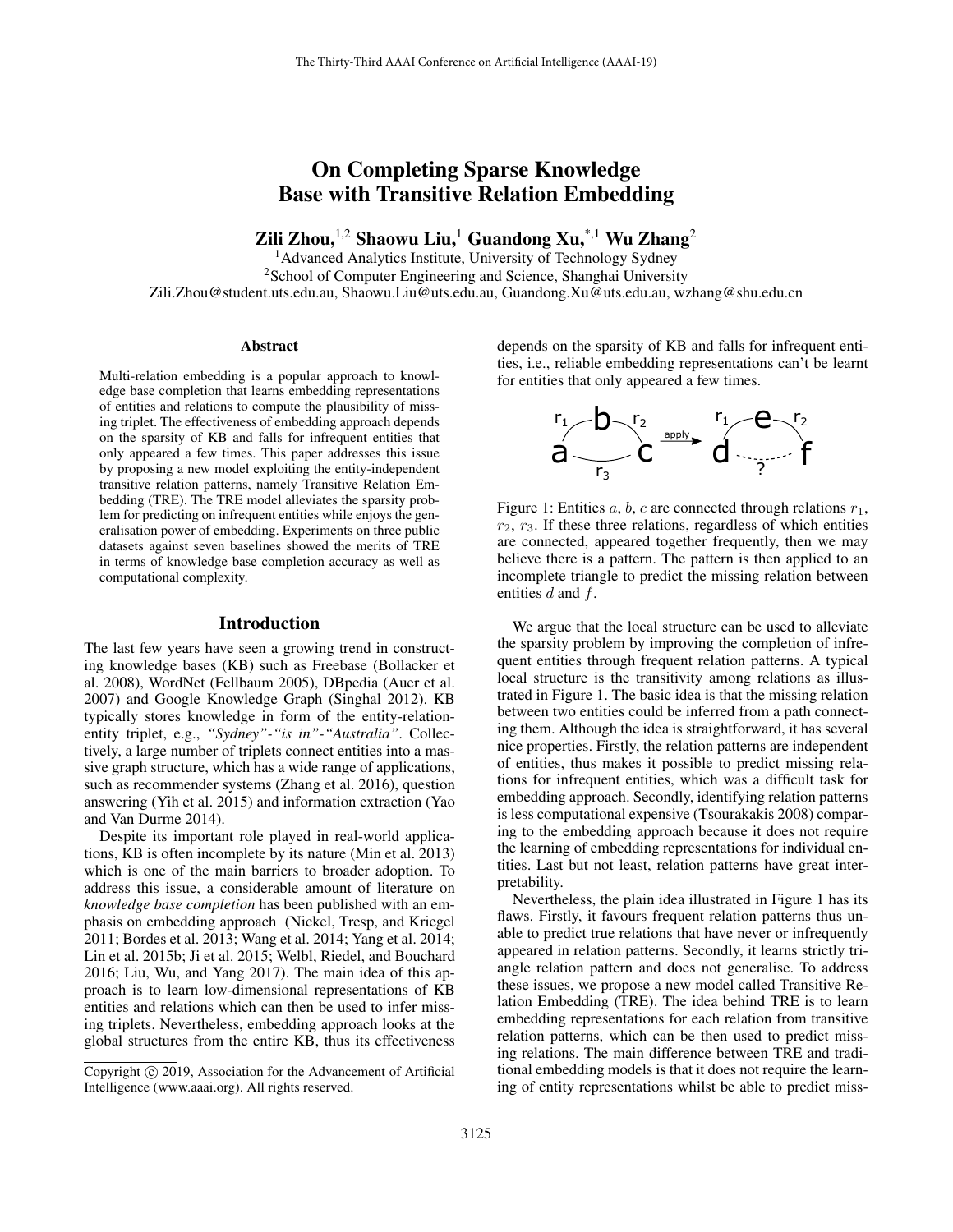ing triplets involving infrequent entities. We summarise the main contributions of this work as follows:

- For the first time, the data sparsity problem in knowledge base completion is tackled by learning relation embeddings from transitive relation patterns.
- The new TRE model significantly improves completion performance on sparse knowledge bases comparing to state-of-the-art embedding models.
- We conducted extensive experiments on 3 datasets and 7 embedding models to evaluate the proposed TRE model in terms of accuracy and computational complexity.

The rest of the paper is organised as follows: Section "Related Work" introduces the basic concepts of knowledge base and existing embedding approach. Section "Transitive Relation Embedding" describes the proposed TRE model in detail. Section "Experiments" compares our TRE model with several state-of-the-art embedding models followed by a conclusion in Section "Conclusions".

# Related Work

This section briefly summarises necessary background of knowledge base completion and relevant embedding-based and path-basesd models in literature.

#### Knowledge Base Completion

A knowledge base consists a set of entities  $\mathcal E$  and a set of relations R. Knowledge facts are stored as collection of triplets  $\mathcal{D} = \{(h, r, t)\}\$  where  $h \in \mathcal{E}$  is the head entity,  $t \in \mathcal{E}$  is the tail entity and  $r \in \mathcal{R}$  is the relation connects the two entities. For example, "Sydney (h), is in (r), Australia (t)". The triplets set  $D$  is often incomplete, which calls for knowledge base completion to infer the missing triplets based on the given set of knowledge fact triplets.

#### Embedding-based Knowledge Base Completion

Multi-relational embedding is a type of knowledge base completion approach that embeds entities and relations in the same space  $\mathbb{R}^d$ . To be specific, each entity  $h \in \mathcal{E}$  is represented by a vector h and each relation  $r \in \mathcal{R}$  is represented by a vector r. The core idea of multi-relational embedding (Bordes et al. 2013) is to learn these vectors such that  $h + r \approx t$  when the triplet  $(h, r, t)$  holds. For this particular model, the scoring function can be defined as:

$$
f_r(h,t) = -||\mathbf{h} + \mathbf{r} - \mathbf{t}||_{1/2}
$$
 (1)

The latent vectors should be learnt to maximise  $f_r(e_1, e_2)$ if the triplet  $(h, r, t)$  is true. There exist other variants of multi-relational embedding models (Wang et al. 2014; Lin et al. 2015b; Ji et al. 2015; Yang et al. 2014; Welbl, Riedel, and Bouchard 2016), nevertheless, latent vectors of entities and relations will be learnt.

#### Relation-based Knowledge Base Completion

Literature on Relation-based knowledge base completion is limited. A recent work done by Yoon et al. (Yoon et al. 2016) attempted to preserve the logical properties among relations by adding a role-specific mapping matrix for entities. Another work from Lin et al. (Lin et al. 2015a) considers path between entities, however, only in the form of line segments. Nevertheless, learning latent vectors for entities is required for all of these methods. Other works (Tang et al. 2015; Grover and Leskovec 2016; Dong, Chawla, and Swami 2017) exist to analyse the path or relation embeddings in graph structures, however, not targeting the knowledge base completion.

#### Limitations of Current Models

As shown in Eq. 1, existing multi-relational embedding models require the learning of both entity and relation representations. It can be difficult to learn entity representations when an entity has never appeared in the training set or only appeared a few times. This limitation makes it impractical to infer related missing triplets. Besides, learning entity representations can be costly due to the large number of entities in the KB that further limits large scale applications (Zhang et al. 2016).

## Transitive Relation Embedding

To solve the sparse KB completion inaccuracy problem, we proposed an embedding based relation inference model. The proposed model focuses on following issues.

- Instead of training individual knowledge fact, proposed model extracts knowledge information by using cooccurrence statistics of relations. We use these statistics as the input of embedding model to learn inference rules. We highly improve the accuracy in prediction, especially on sparse KG.
- Our proposed model focuses on explicit relation inference. We use the transitivity of Knowledge Base relations (from the relations A-B and B-C we can infer the relation between A and C) to extract inference rules, this makes the result of our model highly interpretable.
- In the proposed model, we only learn the embedding for relations, which makes the number of the parameters extremely small. This makes the training process efficient.



Figure 2: Triangle Pattern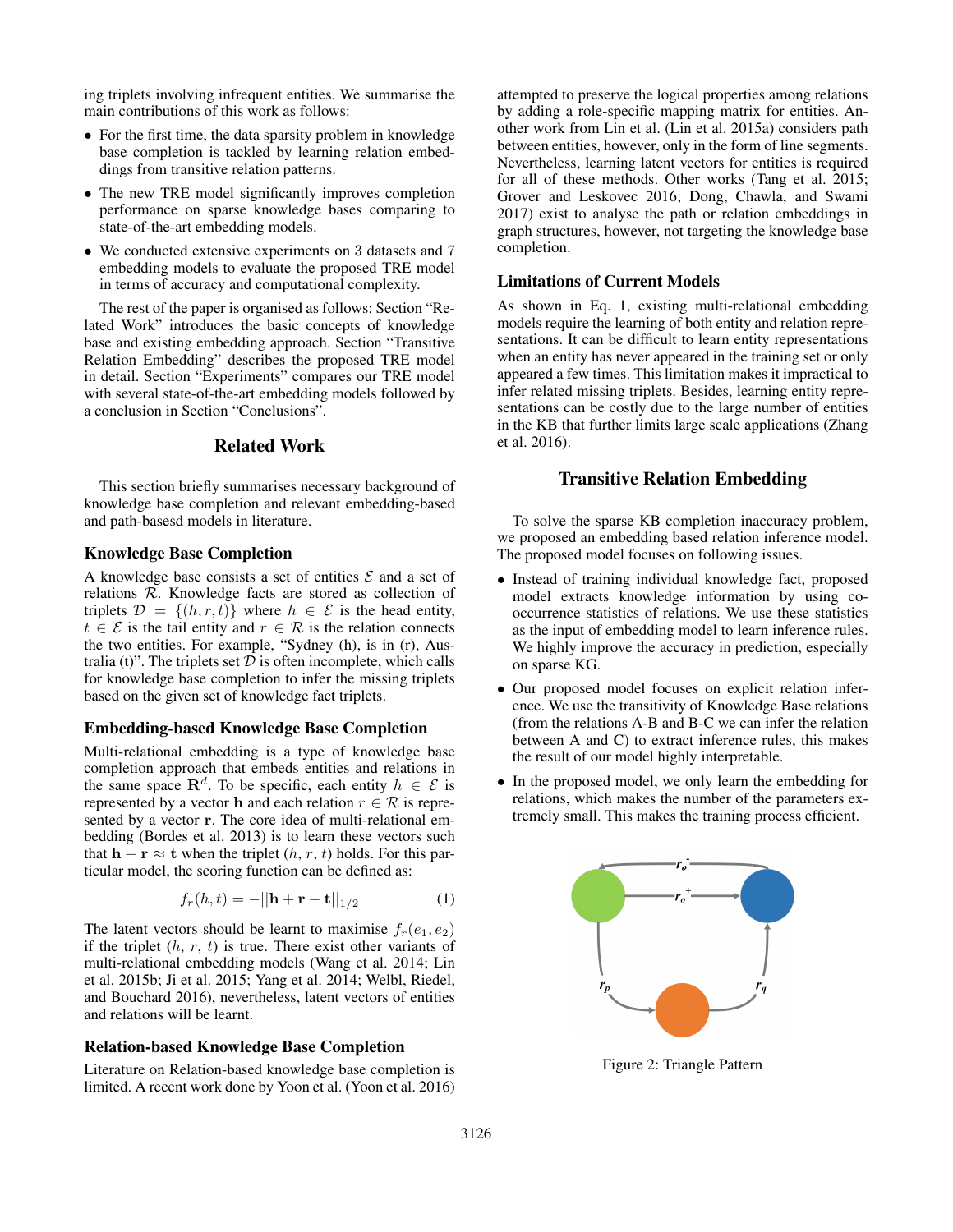## Triangle Pattern

Inspired by previous work on triangle pattern (Tsourakakis 2008), we observed the triangle structure in our dataset and found that triangle pattern also existed in Knowledge Base. We extract 115,939 triangle patterns from FB15K, 1,068 triangle patterns from WN18 and 46,327 triangle patterns from DBP.

The triangle patterns in social network user relation graph and web page reference link graph can be used for social community detection and web page semantic structure discovery. This makes us assume that Knowledge Base triangle pattern can be helpful for Knowledge Base hidden relation discovery, and go a step further, Knowledge Base automatic completion. However, Knowledge Base is a multi-relational graph, different than social network user relation graph and web page reference link graph. With entities as nodes, the edges in Knowledge Base represent multiple types of relations between entities. Thus, we focus on relation inference based on the triangle pattern of Knowledge Base.

To formulate the triangle patterns, as shown in Fig. 2, we define a restricted triangle structure with three nodes  $a(green), b(orange), c(blue)$ . We represent the relation from a to b as  $r_p$ , the relation from b to c as  $r_q$ . If the relation between  $\vec{a}$  and  $\vec{c}$  is from  $\vec{a}$  to  $\vec{c}$ , we represent it as  $r_o^+$ , otherwise, we use  $r_o^-$  for the relation from c to a. In each restricted triangle structure, either  $r_o^+$  or  $r_o^-$  occurs between a and c. In each triangle structure, if one relation is missed, we can use the other two relations to predicted the missed one.

$$
Confidence(r_o^+|r_p, r_q) = \frac{Frequency(r_p, r_q, r_o^+)}{Frequency(r_p, r_q)}
$$
  
\n
$$
Confidence(r_p|r_o^+, r_q) = \frac{Frequency(r_p, r_q, r_o^+)}{Frequency(r_o^+, r_q)}
$$
  
\n
$$
Confidence(r_q|r_o^+, r_p) = \frac{Frequency(r_p, r_q, r_o^+)}{Frequency(r_p, r_q, r_o^-)}
$$
  
\n
$$
Confidence(r_p|r_o^-, r_q) = \frac{Frequency(r_p, r_q, r_o^-)}{Frequency(r_p, r_q, r_o^-)}
$$
  
\n
$$
Confidence(r_q|r_o^-, r_p) = \frac{Frequency(r_p, r_q, r_o^-)}{Frequency(r_o^-, r_q)}
$$

If we found a complete triangle structure, "a-r1-b-r2-c, a-r3-c", we call it triangle pattern. Besides, if we found a triangle consisting of three entities with only two edges, such as "a-r1-b-r2-c", we call it potential triangle pattern. We use existed triangle pattern in KB for model training, and we predict new triangle pattern based on existed potential triangle pattern in KG.

Collecting all the triangle patterns in Knowledge Base, we count the co-occurrence frequency of potential triangle patterns as  $Frequency(r_1, r_2), r_1, r_2$  can be replaced by picking two from  $r_p, r_q, r_o^+/r_o^-$ . We also count the co-occurrence frequency of  $r1$ ,  $r2$  and  $r3$  in triangle patterns as  $Frequency(r_1, r_2, r_3), r_1, r_2, r_3)$ can be replaced by  $r_p, r_q, r_o^+/r_o^-$ , the order can be changed. We can conclude a candidate inference rule, " $n_1 - r_1 - n_2 - r_2 - n_3 \implies n_1 - r_3 - n_3$ ". In textual expression, "If  $r_1$  and  $r_2$  occur on a specific role in the triangle pattern consists of three nodes  $n_1, n_2, n_3$ , we can measure how likely  $r_3$  occurs by a confidence". As shown in Eq. 2, based on occurrence dependency between relations, the confidence can be computed as  $Confidence(r_3|r_1, r_2)$  =  $Frequency(r_1, r_2, r_3)/Frequency(r_1, r_2)$ . The confidence of each candidate inference rule is used in embedding learning process to indicate how likely the rule is tenable.

#### Transitive Relation Embedding

To measure the probability of candidate inference rules based on the relation transitive inference, we propose the Transitive Relation Embedding model.

If we observe  $r1$  and  $r2$  in a triangle pattern, then we can predict the occurrence probability of  $r3$  and represent it as  $P(r3|r1, r2)$ . We have the following probabilities needed to be predicted in our model,  $P(r_o^+|r_p, r_q)$ ,  $P(r_o^-|r_p, r_q)$ ,  $P(r_p|r_o^+, r_q)$ ,  $P(r_p|r_o^-, r_q)$ ,  $P(r_q|r_o^+, r_p)$  and  $P(r_q|r_o^-, r_p)$ .

$$
\overrightarrow{V_{r_p, r_q}} = M_1 \overrightarrow{r_p} + M_2 \overrightarrow{r_q},
$$
\n
$$
\overrightarrow{U_{r_o}^+} = M_3^+ \overrightarrow{r_o},
$$
\n
$$
\overrightarrow{U_{r_o}^-} = M_3^- \overrightarrow{r_o}
$$
\n(3)

$$
P(r_o^+|r_p, r_q) = \frac{exp(\overrightarrow{U_{r_o}^+ T} \overrightarrow{V_{r_p, r_q}})}{\sum_{r_k}^R [exp(\overrightarrow{U_{r_k}^+ T} \overrightarrow{V_{r_p, r_q}}) + exp(\overrightarrow{U_{r_k}^- T} \overrightarrow{V_{r_p, r_q}})]}
$$
  
\n
$$
P(r_o^-|r_p, r_q) = \frac{exp(\overrightarrow{U_{r_o}^+ T} \overrightarrow{V_{r_p, r_q}}) + exp(\overrightarrow{U_{r_k}^- T} \overrightarrow{V_{r_p, r_q}})]}{\sum_{r_k}^R [exp(\overrightarrow{U_{r_o}^+ T} \overrightarrow{V_{r_p, r_q}}) + exp(\overrightarrow{U_{r_k}^- T} \overrightarrow{V_{r_p, r_q}})]}
$$
  
\n
$$
P(r_p|r_o^-, r_q) = \frac{exp(\overrightarrow{U_{r_o}^- T} \overrightarrow{V_{r_p, r_q}})}{\sum_{r_k}^R exp(\overrightarrow{U_{r_o}^- T} \overrightarrow{V_{r_p, r_q}})}
$$
  
\n
$$
P(r_q|r_o^-, r_p) = \frac{exp(\overrightarrow{U_{r_o}^+ T} \overrightarrow{V_{r_p, r_q}})}{\sum_{r_k}^R exp(\overrightarrow{U_{r_o}^- T} \overrightarrow{V_{r_p, r_q}})}
$$
  
\n
$$
P(r_q|r_o^-, r_p) = \frac{exp(\overrightarrow{U_{r_o}^- T} \overrightarrow{V_{r_p, r_q}})}{\sum_{r_k}^R exp(\overrightarrow{U_{r_o}^- T} \overrightarrow{V_{r_p, r_k}})}
$$
  
\n(4)

We learn a  $k$ -dimensional vector embedding for each relation in Knowledge Base, each relation is represented as a point in a  $k$ -dimensional space, all relations share the same space. But in each triangle pattern, each relation has different role,  $r_p$ ,  $r_q$ ,  $r_o^+$  or  $r_o^-$ . As shown in Eq. 3, for two relations occurs on positions of  $r_p$  and  $r_q$ , we map their embeddings into one joint role-specific space point as  $\overline{V_{r_p, r_q}}$  by using role-specific matrices  $M_1$  and  $M_2$ . We also map the embedding of the relation in position  $r_o^+$  /  $r_o^-$  into role-specific space as  $U_{r_o}^+$  /  $U_{r_o}^-$ . We use  $M_3^+$  as role-specific matrix for  $r_o^+$ , and use  $M_3^-$  for  $r_o^-$ .

 $\sum_{r_k}^R exp($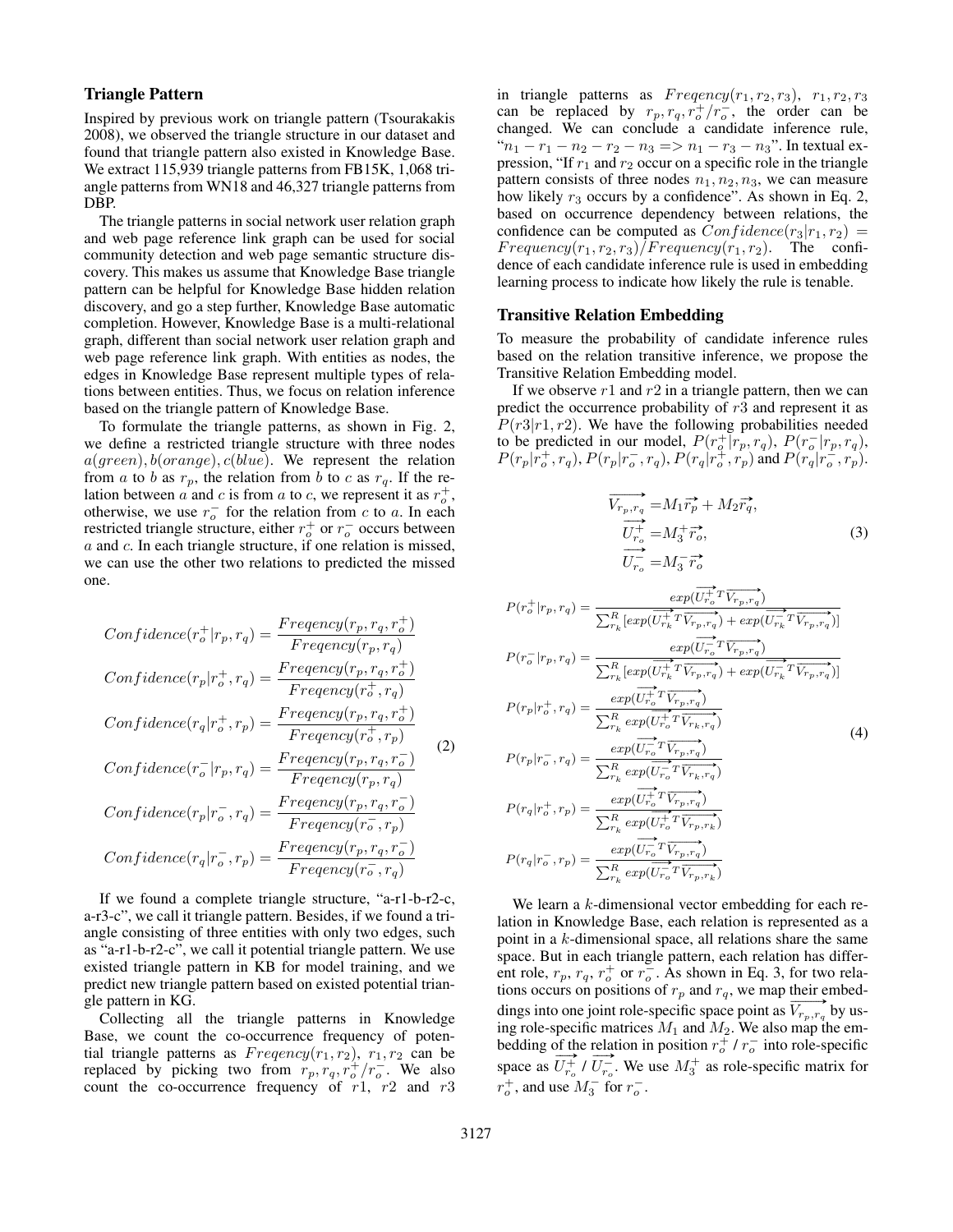As shown in Eq. 4, we can compute the probabilities of relation occurrence based on mapped vector space points  $\overrightarrow{V_{r_p,r_q}}$  and  $\stackrel{\text{1}}{\longrightarrow}$  $U_{r_o}^+$  /  $\stackrel{\text{ice}}{\longrightarrow}$  $U_{r_o}^-$ . We give the assumption that if the relation inference rule is likely to be true, the probability we predict in our model should be high, which means interacpredict in our model should be high, which means increase-<br>tion of  $\overline{V_{r_p}, r_q}$  and  $\overline{U_{r_o}^+} / \overline{U_{r_o}^-}$  should be high. Our probability equation meets the restrictions in Eq. 5.

$$
\sum_{r_k}^{R} [P(r_k^+|r_p, r_q) + P(r_k^-|r_p, r_q)] = 1,
$$
\n
$$
\sum_{r_k}^{R} P(r_k|r_o^+, r_q) = 1, \sum_{r_k}^{R} P(r_k|r_o^-, r_q) = 1,
$$
\n(5)\n
$$
\sum_{r_k}^{R} P(r_k|r_o^+, r_p) = 1, \sum_{r_k}^{R} P(r_k|r_o^-, r_p) = 1.
$$

An important reason to use embedding model is that the result of embedding model is one vector for each relation, it can not only compute the probabilities for relation triples occurred in training data, it can also generalize to the relation triples never occurred in training data but need to be predicted in test data. For example,  $(r_1, r_3, r_5^+)$ ,  $(r_1, r_4, r_5^+)$ and  $(r_2, r_3, r_6^+)$  occurred in training data,  $r_2, r_4$  and  $r_6$  never occurred in the same triangle pattern, we can still compute probabilities for inference rule consists of  $r_2$ ,  $r_4$  and  $r_6$ , because we learn the transitive inference information of  $r_2, r_4$ and  $r_6$  and represent it by embedding vector.

#### Training

With the above definitions, we can get a training likelihood equation for our detail embedding model. We define two triple sets,  $S^+$  and  $S^-$ ,  $S^+$  consists of relation triples with forward direction third relation  $r_o^+$  (from a to c). Conversely,  $S^-$  consists of relation triples with backward direction third relation  $r_o^-$  (from c to a). As shown in Eq. 6, in the likelihood equation, we use KL-divergence for distributions of confidence and predicted probability. By maximizing the likelihood equation, the relation inference rule with higher confidence have more chance to result in high probability.

$$
\mathcal{L} = \sum_{r_p, r_q, r_o^+}^{S^+} \{Confidence(r_o^+|r_p, r_q)log[P(r_o^+|r_p, r_q)]
$$
  
+  $Confidence(r_p|r_o^+, r_q)log[P(r_p|r_o^+, r_q)]$   
+  $Confidence(r_q|r_o^+, r_p)log[P(r_q|r_o^+, r_p)]$   
+
$$
\sum_{r_p, r_q, r_o^-}^{S^-} \{Confidence(r_o^-|r_p, r_q)log[P(r_o^-|r_p, r_q)]
$$
  
+  $Confidence(r_p|r_o^-, r_q)log[P(r_p|r_o^-, r_q)]$   
+ $Confidence(r_q|r_o^-, r_p)log[P(r_q|r_o^-, r_p)]$  (6)

## Joint Prediction Strategy

We also observed a limitation of the proposed model. It can't predict links between a pair of entities if there is no existing potential triangle pattern in training data between them. We use a strategy to combine the prediction results of the proposed model and baseline models including TransE, TransH, TransR, RESCAL, TransD, DistMult, ComplEx. The final result of the combined model is improved.

In entity link prediction and relation link prediction tasks, we target to predict how likely the given entity-relationentity triple is true or false. For each triple  $(a, r<sub>o</sub>, c)$ , a and  $c$  are entities,  $r$  is one relation from  $a$  to  $c$ , we detect all the potential triangle pattern between entity pair  $a$  and  $c$ . Specifically, we find all the combination of  $r_p$ ,  $b$ ,  $r_q$  which can link a and c,  $a-r_p-b-r_q-c$ ,  $r_p$  and  $r_q$  are relations, b is an entity. If there is any potential triangle pattern between entity pair  $a$  and  $c$ , we can compute the probability based on the triangle pattern inference embedding vectors of  $r_p$ ,  $r_q$  and  $r_o$ , we predict the triple authenticity with computed probability, we can achieve more accurate prediction than baselines because of the advantages of triangle pattern inference embedding. Otherwise, if there is no potential triangle pattern between  $a$  and  $c$ , we can't compute the probability. In this condition, we predict a new triple based on score function value of baselines. In brief, our proposed method uses the same prediction result for entity pairs with no potential triangle pattern, it uses embedding based triangle pattern inference to achieve better prediction result for entity pairs with the potential triangle pattern.

## Advantages of Proposed Model

Outperform on sparse KG. In sparse KG, some entities occur infrequently, traditional embedding models can't do accurate prediction for these entities, while our proposed method focuses on relation inference, as long as there is valid triangle pattern between two entities, we can give accurate prediction, the entity occurrence frequency is irrelevant.

High interpretability. Our proposed model can achieve high interpretability because the probability of each candidate relation inference rule can be explicitly computed. Given two entities  $a, c$ , and a potential triangle pattern  $a$  $r_1 - b - r_2 - c$  between them, we can explicitly compute the probability of relation  $r_3$  between a and c,  $P(r_3|r_1, r_2)$ . We can conclude an interpretable rule, "If  $r_1$  between a and b,  $r_2$ between b and c, then the probability of there is  $r_3$  between  $a, c$  is  $P(r_3|r_1, r_2)$ ". In Tab. 1, we list some interpretable relation inference rule example computed by our proposed model on dataset FB15K.

Efficient parameter learning. Our proposed model only needs to learn embedding for relations in order to simplify the parameters. With less number of parameters, we can achieve the training efficiency with the proposed model. We list the space complexity, time complexity and running time for convergence of different methods in Tab. 2.  $n$  is entity number,  $m$  is relation number,  $d$  is the entity embedding dimension,  $k$  is relation embedding dimension. We can see that TRE method has an advantage on space complexity. And on time complexity, TRE can converge in fewer iter-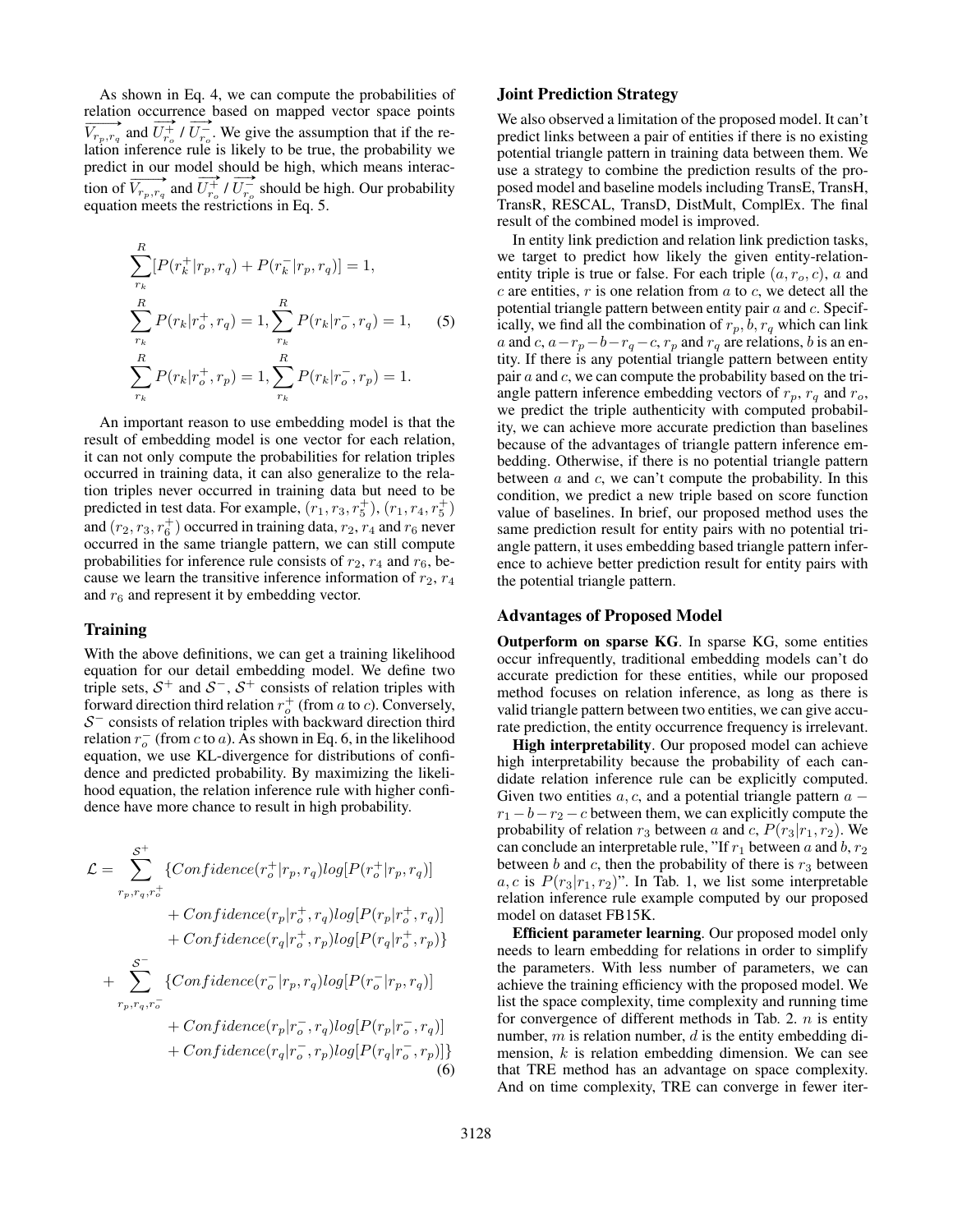Table 1: Relation Inference Example

| Potential triangle pattern                                              | Inferred relation              | Probability |
|-------------------------------------------------------------------------|--------------------------------|-------------|
| $r_p$ : film_release_region, $r_q$ : languages_spoken                   | $r_{\alpha}^{+}$ : language    | 0.9916      |
| $r_p$ : actor, $r_q$ : languages                                        | $r_o^+$ : language             | 0.9578      |
| $r_p$ : film_release_region, $r_q$ : currency                           | $r_{\circ}^{+}$ : currency     | 0.9433      |
| $r_p$ : spouse, $r_q$ : place_lived_location                            | $r_o^+$ : location_of_ceremony | 0.9969      |
| $r_p$ : sibling, $r_o^+$ : ethnicity                                    | $r_a$ : ethnicity              | 0.9664      |
| $r_p$ : computer_videogame/sequel, $r_q$ : computer_videogame/developer | $r_{o}^{-}$ : games_developed  | 0.9987      |

Table 2: Space and Time Complexity

|                 | -                        |                         |                        |
|-----------------|--------------------------|-------------------------|------------------------|
|                 | Space complexity         | Time complexity         | Approx. Exec. Time (s) |
| TransE          | $\mathcal{O}(nd+md)$     | $\mathcal{O}(d)$        | 400                    |
| TransH          | $\mathcal{O}(nd+md)$     | $\mathcal{O}(d)$        | 400                    |
| TransR          | $\mathcal{O}(nd + mdk)$  | $\mathcal{O}(dk)$       | 9,000                  |
| <b>RESCAL</b>   | $\mathcal{O}(nd + md^2)$ | $\mathcal{O}(d^2)$      | 6,200                  |
| TransD          | $\mathcal{O}(nd+mk)$     | $\mathcal{O}(max(d,k))$ | 400                    |
| <b>DistMult</b> | $\mathcal{O}(nd+md)$     | $\mathcal{O}(d)$        | 1,400                  |
| ComplEx         | $\mathcal{O}(nd+md)$     | $\mathcal{O}(d)$        | 1,800                  |
| <b>TRE</b>      | $\mathcal{O}(mk)$        | $\mathcal{O}(k^2)$      | 360                    |

ations than other methods, we find that the execution time of TRE is shorter than others.

Why we focus on triangle pattern rule inference? By observing KB structure, we find that transitivity existed in most of existed KG, and it is a key factor for KB completion because it can reliably infer new relations between a pair of entities. To model the KB transitivity, we need a simple but reasonable representation, triangle pattern. We use triangle pattern to represent the transitive relation inference, and conclude interpretable relation inference rule based on triangle pattern.

Why we use relation transitivity statistics? Compare with baselines, especially TransX KB completion methods, we use a totally different training framework to solve KB sparsity problem. We focus on KB relations only and abandon entity embedding learning, we also use relation transitivity statistics, The occurrence of triangle pattern, as input of our learning process. As long as the relation triangle pattern related to an entity is proved by large number of samples in entire KG, the infrequent occurrence of this entity doesn't influence the KB completion accuracy.

Why we use embedding model? We use embedding model in this paper for learning result generalization. If a triangle pattern in the testing set has never occurred in training data, we can't determine whether it is true with traditional methods, such as rule-based model, however, the embedding model generalizes the learning result. By embedding model, we can learn embedding for the relations consisting the triangle pattern, which enables us to determine the probability of that the triangle pattern is tenable. Through the generalization of embedding model, as long as the relations occurred in training data, we can do prediction for triangle patterns which has ever occurred in training data.

## Experiments

We use several entity embedding required knowledge base embedding models, which are popular KB Embedding models used in previous works, as our baselines including TransE(Bordes et al. 2013), TransH(Wang et al. 2014), TransR(Lin et al. 2015b), RESCAL(Nickel, Tresp, and Kriegel 2011), TransD(Ji et al. 2015), DistMult(Yang et al. 2014), and ComplEx(Welbl, Riedel, and Bouchard 2016). We test the performance of these methods on several widely used KB datasets, including FB15K and WN18. We also construct an extremely sparse dataset by extracting subset from entire DBpedia project, we call this dataset "DBP" in experiment. The sizes of datasets are listed in Tab. 3, we also list average and median time of entities occur in training dataset in last two column of table. We can see that DBP is far more sparse than other two datasets.

#### Entity Link Prediction

To compare the performance of proposed model with baselines direct, we do an experiments for entity link prediction under the framework of previous works, predicting tail entity  $(h, r, ?)$  and predicting head entity  $(?, r, t)$ . Given a pair  $(h, r)$  or  $(r, t)$ , h is head entity of triple, r is relation, t is tail entity, our task is to predict the missing part of triple, to predict t for  $(h, r)$  and to predict h for  $(r, t)$ . For tail entity prediction,  $(h, r, ?)$ , we fill tail entity with any entity e in KG, and rank the entities with the probability that the triple  $(h, r, e)$  is true, the triple with the higher rank is more likely to be true. Similarly, for head entity prediction,  $(?, r, t)$ , we rank the triples  $(e, r, t)$  and determine which triples are more likely to be true.

For triple ranking, we need to compute the score of each triple. In baselines, we compute the score of triple with the score function of baselines, we rank the triples in ascending order, low score indicates high rank. In the proposed model, we first detect all potential triangle pattern between pair  $(h, e)/(e, t)$ , then we sum up all the probability that r occurs between  $(h, e)/(e, t)$  as score of triple, we rank the triples in descending order, high score indicates high rank. With ranking result, we use three evaluation methods, Mean Rank (MR), Mean Reciprocal Rank (MRR) and Hit@10. The target of prediction task is to achieve low MR, high MRR and high Hit@10.

In Tab. 4, we show the entity link prediction results on FB15K dataset. In Tab. 5, we show the entity link prediction results on WN18 dataset. The left part of tables contain re-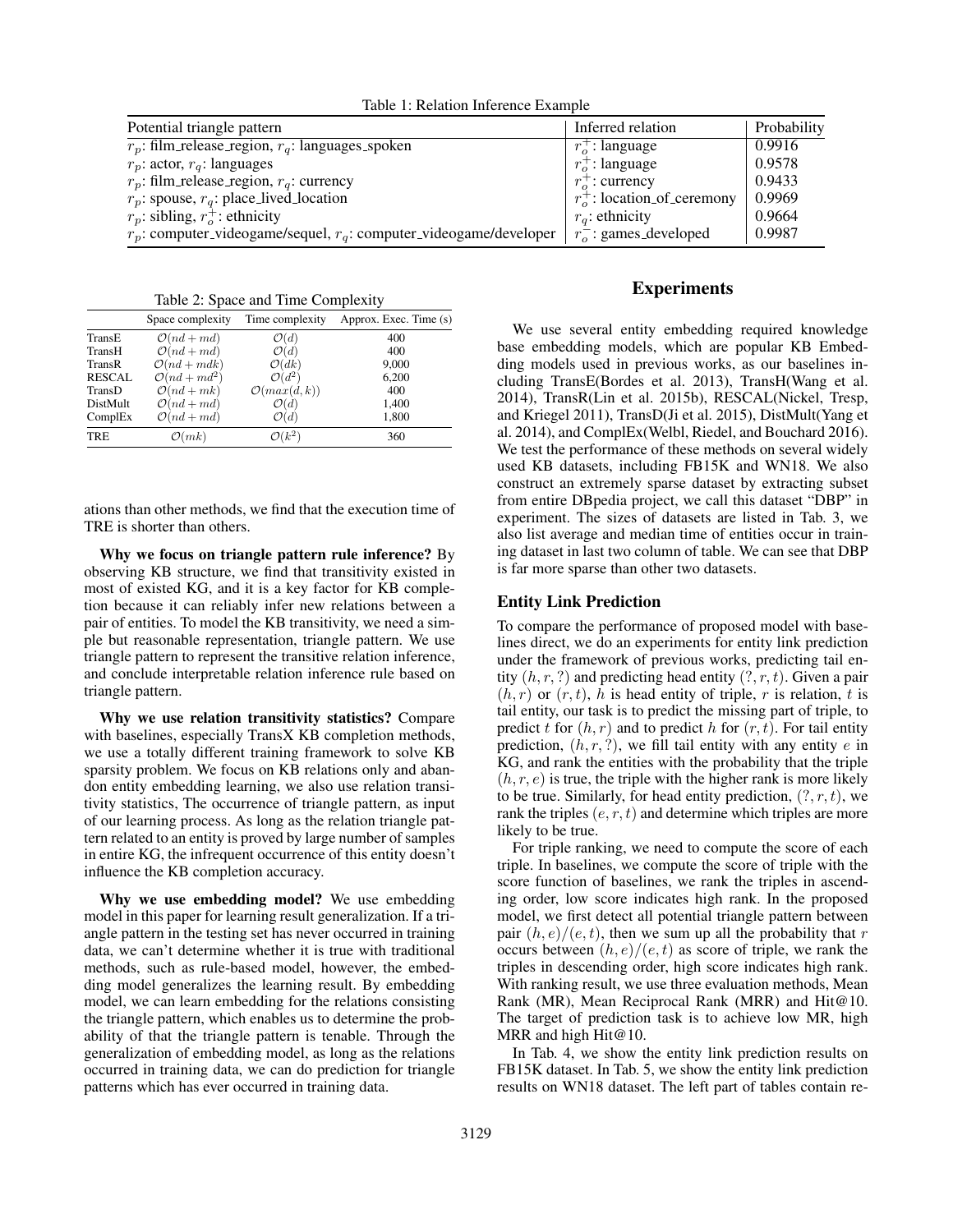Table 3: Dataset Size

|             |         |       |         |         | Entity count Relation count Triple count Triangle pattern count Avg. entity occurrence Med. entity occurrence |    |  |  |
|-------------|---------|-------|---------|---------|---------------------------------------------------------------------------------------------------------------|----|--|--|
| FB15K       | 14.951  | 1.346 | 483.142 | 115,939 | 64.63                                                                                                         | 41 |  |  |
| <b>WN18</b> | 40.943  |       | 141.442 | 1,068   | 6.91                                                                                                          |    |  |  |
| DBP         | 376.941 | 566   | 432.760 | 46.327  | 2.27                                                                                                          |    |  |  |

Table 4: Result of FB15K Entity Prediction

|               |                 |        |        | (h, r, ?)    |          | (?,r,t)  |            |                 |        |              |          |          |  |
|---------------|-----------------|--------|--------|--------------|----------|----------|------------|-----------------|--------|--------------|----------|----------|--|
|               | <b>Baseline</b> |        |        | Baseline+TRE |          |          |            | <b>Baseline</b> |        | Baseline+TRE |          |          |  |
|               | <b>MRR</b>      | MR     | Hit@10 | <b>MRR</b>   | MR       | Hit@10   | <b>MRR</b> | MR              | Hit@10 | <b>MRR</b>   | MR       | Hit@10   |  |
| TransE        | .2371           | 222.22 | .4355  | .5444        | 60.17    | .7974    | .1786      | 346.65          | .3536  | .4789        | 83.51    | .7184    |  |
| TransH        | .2317           | 234.33 | .4222  | .5442        | 60.54    | .7965    | .1733      | 364.00          | .3428  | .4784        | 85.57    | .7176    |  |
| TransR        | .2428           | 209.27 | .4422  | .5451        | 55.74    | .7986    | .1822      | 347.35          | .3627  | .4794        | 82.67    | .7201    |  |
| <b>RESCAL</b> | .1519           | 523.31 | .2615  | .5392        | 114.90   | .7825    | .1015      | 806.08          | .1879  | .4741        | 163.55   | .7054    |  |
| TransD        | .2307           | 244.57 | .4193  | .5441        | 62.56    | .7967    | .1735      | 375.40          | .3404  | .4785        | 86.25    | .7173    |  |
| DistMult      | .1904           | 231.57 | .3603  | .5425        | 58.32    | .7909    | .1370      | 334.54          | .2852  | .4768        | 84.14    | .7130    |  |
| ComplEx       | .2430           | 207.30 | .4671  | .5467*       | $52.05*$ | $.8043*$ | .1871      | 296.30          | .3899  | .4811*       | $71.82*$ | $.7257*$ |  |

Table 5: Result of WN18 Entity Prediction

|               |                 |         |        | (h,r,?)    |           |                          |            | (?,r,t) |        |              |           |         |  |
|---------------|-----------------|---------|--------|------------|-----------|--------------------------|------------|---------|--------|--------------|-----------|---------|--|
|               | <b>Baseline</b> |         |        |            |           | Baseline<br>Baseline+TRE |            |         |        | Baseline+TRE |           |         |  |
|               | <b>MRR</b>      | MR      | Hit@10 | <b>MRR</b> | MR        | Hit@10                   | <b>MRR</b> | MR      | Hit@10 | <b>MRR</b>   | MR        | Hit@10  |  |
| TransE        | .2424           | 625.15  | .4564  | .3649      | 582.83    | .5422                    | .2184      | 614.51  | .4202  | .3400        | 555.27    | .5072   |  |
| TransH        | .0378           | 2974.43 | .073   | .1922      | 2572.43   | .229                     | .0400      | 2948.18 | .0716  | .1933        | 2500.31   | .2262   |  |
| TransR        | .2776           | 469.16  | .5268  | .3924      | $443.12*$ | .5954                    | .2537      | 482.39  | .5114  | .3698        | $441.37*$ | .581    |  |
| <b>RESCAL</b> | .0408           | 7172.78 | .0722  | .1962      | 6167.40   | .2278                    | .0584      | 6677.36 | .0984  | .2101        | 5777.30   | .252    |  |
| TransD        | .2208           | 769.21  | .3986  | .3471      | 706.03    | .4946                    | .2042      | 850.86  | .3752  | .3323        | 747.70    | .4782   |  |
| DistMult      | .3226           | 761.08  | .5866  | .4333      | 703.62    | .655                     | .2966      | 767.61  | .5602  | .4091        | 709.83    | .634    |  |
| ComplEx       | .5627           | 819.72  | .8012  | $.6351*$   | 719.08    | $.8328*$                 | .5399      | 839.39  | .781   | $.6177*$     | 730.66    | $.818*$ |  |

Table 6: Result of FB15K, WN18 and DBP Relation Prediction  $(h, ?, t)$ 

|               | <b>FB15K</b>    |        |        |              |       | <b>WN18</b> |                 |         |              |       | DBP             |        |       |              |        |            |        |          |
|---------------|-----------------|--------|--------|--------------|-------|-------------|-----------------|---------|--------------|-------|-----------------|--------|-------|--------------|--------|------------|--------|----------|
|               | <b>Baseline</b> |        |        | Baseline+TRE |       |             | <b>Baseline</b> |         | Baseline+TRE |       | <b>Baseline</b> |        |       | Baseline+TRE |        |            |        |          |
|               | <b>MRR</b>      | MR     | Hit@10 | <b>MRR</b>   | MR    | Hit@10      | MRR             | MR      | Hit@10       | MRR   | MR              | Hit@10 | MRR   | MR           | Hit@10 | <b>MRR</b> | MR     | Hit@10   |
| TransE        | .5049           | 63.99  | .7256  | .6730        | 19.54 | .8882       | .5833           | 3.61    | .9398        | .6100 | 3.34            | .9466  | .0121 | 258.56       | .0150  | .1827      | 192.50 | .2265    |
| TransH        | .5281           | 55.47  | .7494  | $.6780^{*}$  | 20.37 | .8891       | .1568           | 10.68   | .3764        | .2372 | 9.52            | .4666  | .0124 | 273.02       | .0169  | .1824      | 201.92 | .2263    |
| TransR        | .4169           | 194.95 | .5998  | .6550        | 37.72 | .8638       | .4582           | 4.33    | .9628        | .4976 | 4.04            | .9618  | .0119 | 267.27       | .0159  | .1821      | 198.93 | .2260    |
| <b>RESCAL</b> | 4314            | 1.47   | 7969   | .6629        | 8.47  | .9035*      | .6417           | 3.52    | .9046        | .6486 | 3.43            | .9136  | .0112 | 284.79       | .0144  | .1820      | 210.73 | .2254    |
| TransD        | .5115           | 67.04  | .7304  | .6743        | 22.19 | .8856       | .6891           | 3.52    | .8404        | .7060 | 3.23            | .8716  | .0120 | 258.92       | .0165  | .1824      | 192.57 | .2270    |
| DistMult      | .0855           | 44.77  | .2120  | .5959        | 15.68 | .7972       | .7669           | 1.84    | .9764*       | .7489 | 2.04            | .9728  | .0124 | 275.04       | .0194  | .1823      | 204.69 | $.2278*$ |
| ComplEx       | .4442           | 19.89  | .8467  | .6591        | 11.04 | .9010       | .9493           | $1.48*$ | .9752        | .9016 | 1.75            | .9716  | .0117 | 270.99       | .0162  | .1817      | 202.58 | .2256    |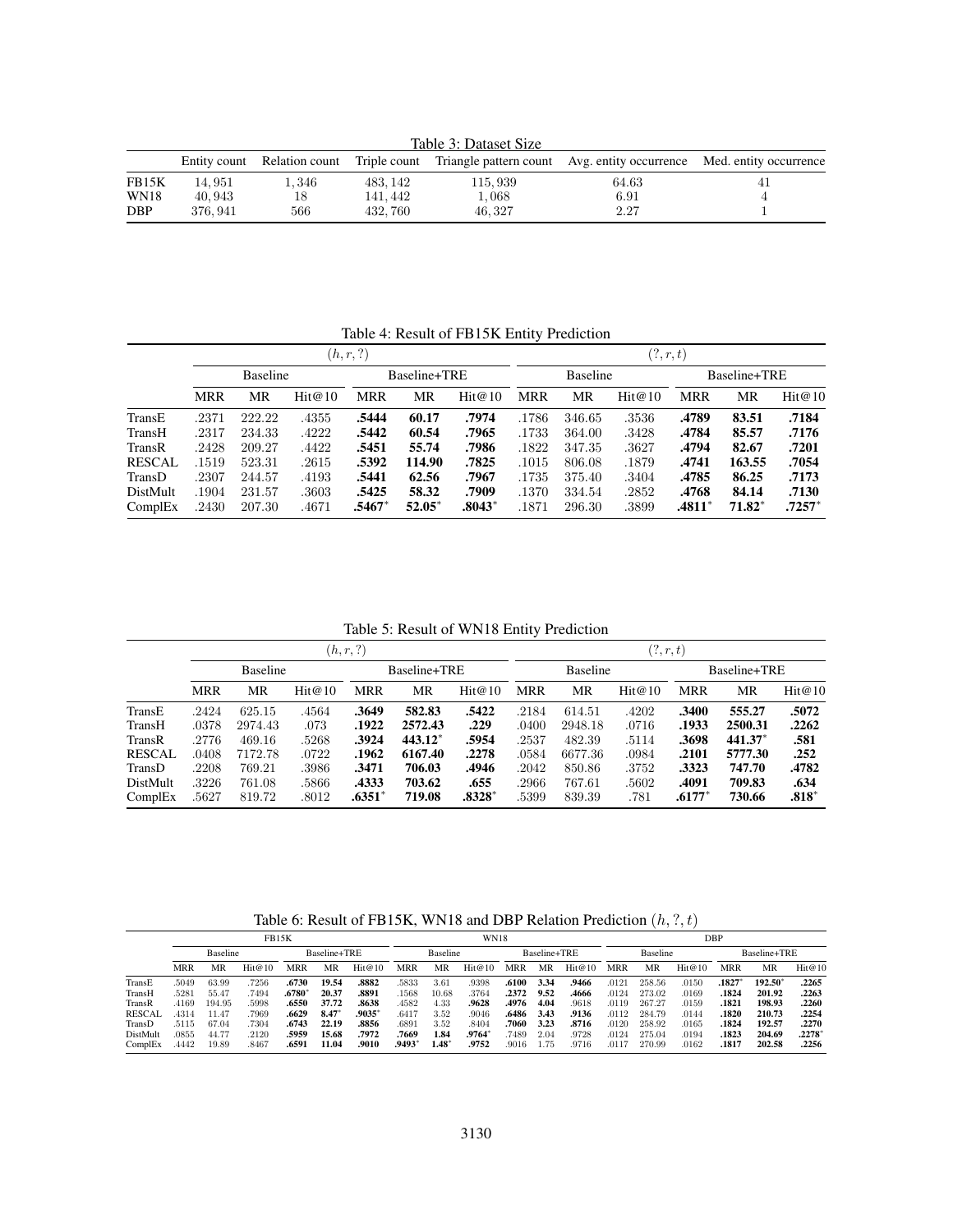sult of tail entity prediction,  $(h, r, ?)$ , the right part of tables contain result of head entity prediction,  $(?, r, t)$ . By comparing prediction result of baselines and joint prediction result of baselines and TRE, we find that joint prediction result outperform the baselines on both two datasets. For each baseline, we compare the results for baseline and TRE+baseline, the bold font results means the better one between baseline and TRE+baseline, the results with star represent the best result among all 14 methods including 7 baseline methods and 7 TRE+baseline methods. As we can see, in entity link prediction, joint prediction (TRE+baseline) result outperforms the baselines on both two datasets.

#### Relation Link Prediction

We also test relation link prediction, predicting  $(h, ?, t)$ , to show the proposed model is capable to predict new relations between entities. Given an entity pair  $(h, t)$ , the task is to predict the relation r between h and t. For each pair  $(h, t)$ , we fill triple  $(h, ?, t)$  with any relation r, the score of triple (h, r, t) is computed as same as in entity link prediction. We rank the triples to determine which triples are more likely to be true, we also use MR, MRR and Hit@10 for result evaluation.

We can see on FB15K and DBP, the TRE+baseline methods outperform the baseline methods, however, on WN18, we observe that some result baseline methods are slightly better than TRE+baseline methods, this is because there are only 18 relations in WN18 dataset, we can extract a limited number of triangle pattern for training. As shown in Tab. 3, the entity size and triple size of WN18 is close to other two datasets, but the relation size is extremely small, which causes the triangle pattern extracted is extremely less than other two datasets. The meaning of bold font and star is as same as in entity link prediction task.

Table 7: Result of Sparse FB15K Relation Prediction

|               | MRR   | MR     | Hit@10 |
|---------------|-------|--------|--------|
| TransE        | .3632 | 204.63 | .5295  |
| TransH        | .3867 | 174.89 | .5810  |
| TransR        | .3322 | 287.74 | .4668  |
| <b>RESCAL</b> | .3713 | 27.88  | .6438  |
| TransD        | .3663 | 199.49 | .2659  |
| DistMult      | .0414 | 78.20  | .1128  |
| ComplEx       | .4488 | 42.01  | .8088  |
| <b>TRE</b>    | .6429 | 14.84  | .8723  |

## Accurate Prediction on Extremely Sparse KG

We do the relation link prediction on this sparse dataset DBP. The result shows that the proposed model has a clear advantage than other baselines when they deal with sparse dataset. From Tab. 3, we can see that the average occurrence of each entity in DBP is far less than other two datasets, which makes the dataset DBP extremely sparse. We test the baseline methods and TRE+baseline methods, the result shows that our proposed model has large advantage, the baseline methods perform poorly, however, the predictions of proposed model are still accurate.

For further testify our assumption, we also extract a sparse subset of FB15K to show the capability of the proposed method on sparse KB data through leveraging transitive relation inference. We extract a sparse subset of FB15K by extracting the triples meeting following conditions, at least one entity occurred less than 5 times in training dataset, at least one triangle pattern existed between two entities. Comparing result in Tab. 7 with the FB15K result in Tab. 6, we can find that the results of baseline methods fall largely on at least one evaluations, however, the TRE results is barely influenced by sparsity.

## **Conclusions**

In This paper, we proposed TRE, a new embedding model using the transitivity of Knowledge Base relations to efficiently solve KB sparsity problem. To take advantages of Knowledge Base relation transitivity, we extract relation triangle pattern from large-scale Knowledge Bases. We measure the reliability of Knowledge Base relation inference rule with confidences of relation triangle patterns, which are used as input to train TRE model. We evaluate our proposed model with two tasks, entity prediction and relation prediction, the proposed model outperforms baselines. We specially test our model on sparse dataset, the advantage of proposed model is greater. Because of using relation triangle pattern statistics as training data, the entity occurrence frequency is irrelevant, proposed model can achieve good result on sparse data. The possibility of each given triangle pattern relation inference rule can be explicitly computed, which makes the prediction result of TRE interpretable. By learning embedding of relations only instead of both entities and relations, TRE can achieve efficient training. The above advantages of TRE are evaluated in our experiments.

## References

Auer, S.; Bizer, C.; Kobilarov, G.; Lehmann, J.; Cyganiak, R.; and Ives, Z. 2007. Dbpedia: A nucleus for a web of open data. In *The semantic web*. Springer. 722–735.

Bollacker, K.; Evans, C.; Paritosh, P.; Sturge, T.; and Taylor, J. 2008. Freebase: a collaboratively created graph database for structuring human knowledge. In *Proceedings of the 2008 ACM SIGMOD international conference on Management of data*, 1247–1250. AcM.

Bordes, A.; Usunier, N.; Garcia-Duran, A.; Weston, J.; and Yakhnenko, O. 2013. Translating embeddings for modeling multi-relational data. In *International Conference on Neural Information Processing Systems*, 2787–2795.

Dong, Y.; Chawla, N. V.; and Swami, A. 2017. metapath2vec: Scalable representation learning for heterogeneous networks. In *Proceedings of the 23rd ACM SIGKDD International Conference on Knowledge Discovery and Data Mining*, 135–144. ACM.

Fellbaum, C. 2005. Wordnet and wordnets.

Grover, A., and Leskovec, J. 2016. node2vec: Scalable feature learning for networks. In *Acm Sigkdd International*